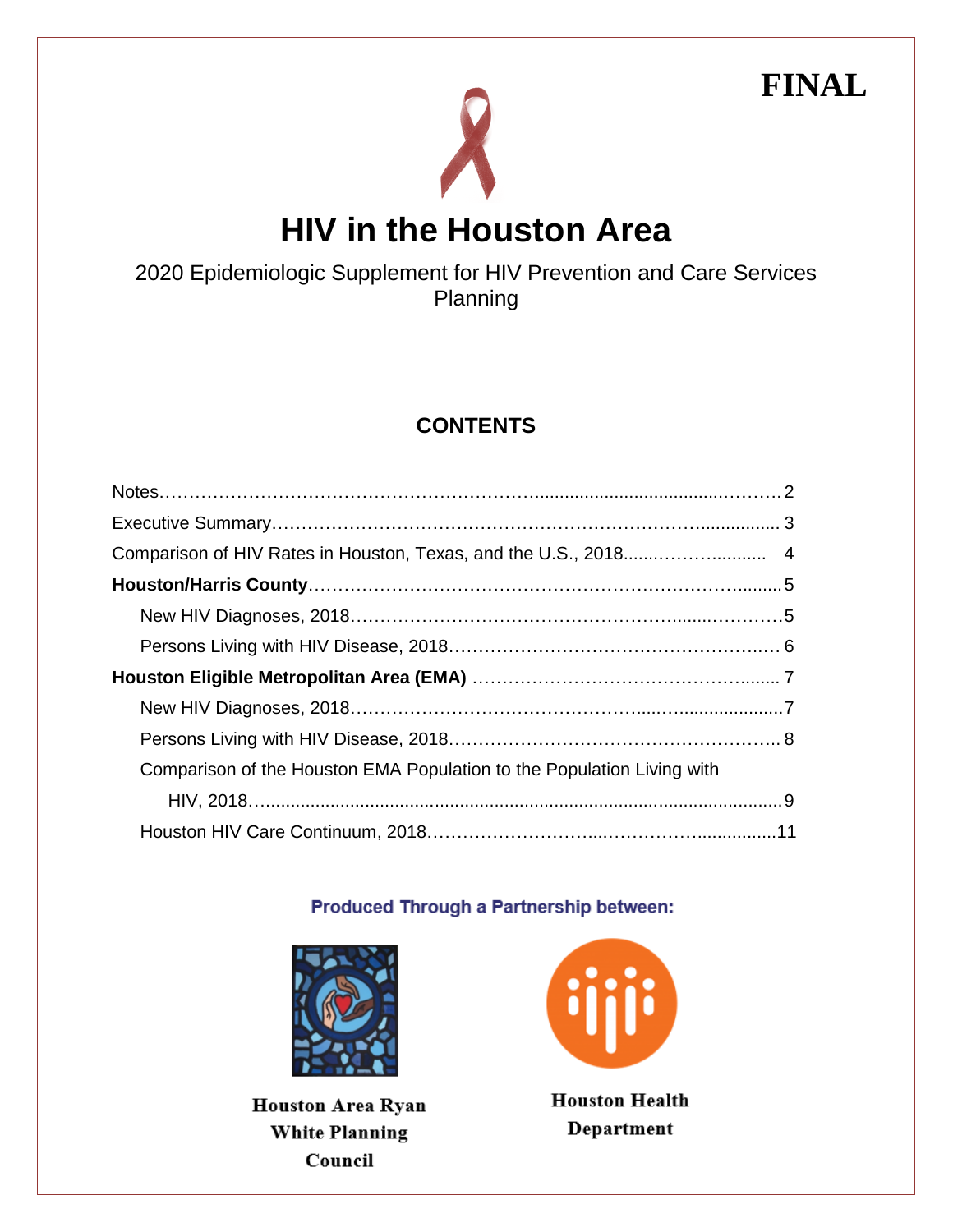#### **Disclaimer:**

This document is a supplement to and should be used in conjunction with the *2019 Houston Area Integrated Epidemiologic Profile for HIV Prevention and Care Services Planning.* (December 2019). This document contains data on selected epidemiological measures of HIV disease for the jurisdictions of Houston/Harris County and the Houston Eligible Metropolitan Area (**EMA**) for the reporting period of January 1 to December 31, 2018 (unless otherwise noted). It is intended for use in HIV prevention and care services planning conducted in calendar year 2020. The separation of jurisdictions in the data presentation is intended to enhance the utility of this document as a tool for planning both HIV prevention and HIV care services. Data for the third geographic service jurisdiction in the Houston Area, the Houston Health Services Delivery Area (**HSDA**), are not presented here due to the overlap of data and data sources with the EMA, which makes the data virtually identical. The 2019 Epidemiologic Profile should be referenced for a comprehensive discussion of data pertaining to the epidemiological questions outlined in joint guidance from the Centers for Disease Control and Prevention and the Health Resources and Services Administration. More recent data may have become available since the time of publication.

#### **Funding acknowledgment:**

This document is supported by CDC-RFA-PS18-1802 from the Centers for Disease Control and Prevention (CDC). Its contents are solely the responsibility of the authors and do not necessarily represent the official views of the CDC.

This document is also supported by the Health Resources and Services Administration (HRSA) of the U.S. Department of Health and Human Services (HHS) as part of an award totaling \$24,272,961 and was not financed with nongovernmental sources. The contents are those of the authors and do not necessarily represent the official views of, nor an endorsement, by HRSA, HHS or the U.S. Government.

#### **Suggested citation:**

2020 Epidemiologic Supplement for HIV Prevention and Care Services Planning. Reporting period: January 1 to December 31, 2018. Approved: March 12, 2020.

#### **Acknowledgments:**

The development of this document was overseen by the Ryan White Planning Council (RWPC) and HIV Prevention Community Planning Group (CPG).

#### **Contributors, reviewers and staff:**

Houston Health Department, Division of Disease Prevention and Control

- Biru Yang, Informatics Manager
- Imran Shaikh, Epidemiologist Supervisor
- Zhiyue Liu, Biostatistician
- Camden Hallmark, Senior Staff Analyst

Ryan White Planning Council Office of Support

- Tori Williams, Director
- Amber Harbolt, Health Planner

This document was reviewed by the Overall Responsible Parties (ORP) for HIV/AIDS surveillance and prevention in Houston/Harris County: Marlene McNeese, Assistant Director, Houston Health Department.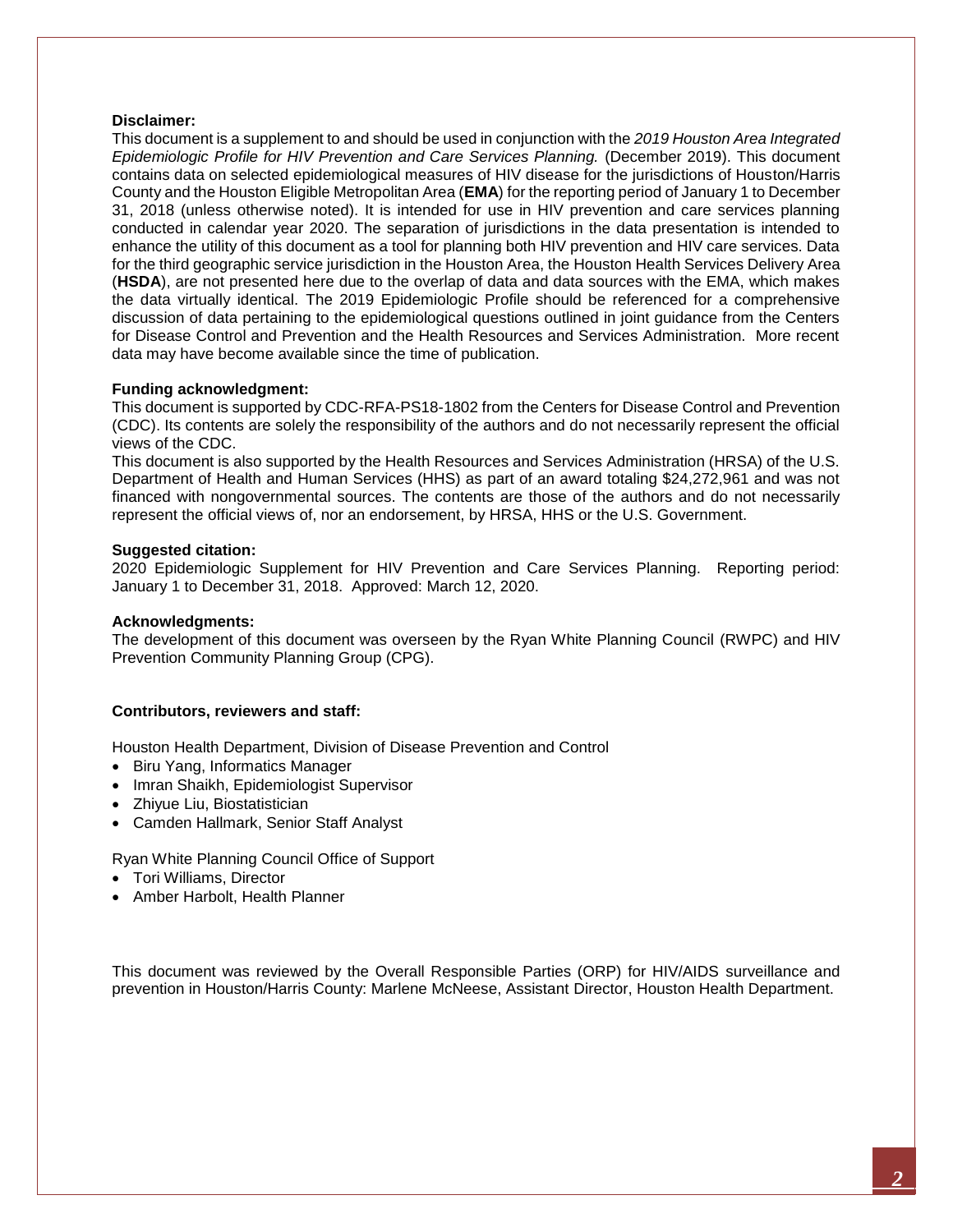## **EXECUTIVE SUMMARY**

Local communities use data on patterns of HIV, or HIV epidemiology, to better understand who is diagnosed and living with HIV. This helps local communities make informed decisions about HIV services, funding, and quality.

This document is a supplement to the Houston Area's current epidemiological profile of HIV (published in December 2019) and provides updated data on core HIV indicators used in local planning, including new HIV diagnoses and cumulative persons living with HIV (HIV prevalence), for two local jurisdictions of Houston/Harris County and the Houston Eligible Metropolitan Area (EMA), a six-county area that includes Houston/Harris County.<sup>1</sup> A summary of key data is below:

- At the end of calendar year 2018, there were 29,078 diagnosed people living with HIV (PLWH) in the Houston EMA, a 3% increase from 2017 (28,225 PLWH). In 2018, 92% of PLWH resided in Houston/Harris County.
- Also in 2018, 1,350 new diagnoses of HIV were reported in the Houston EMA, a 9% increase from 2017 (2017 cases = 1,234). At the time of diagnosis, 90% resided in Houston/Harris County.

#### **Number of New HIV Diagnoses and Persons Living with HIV in the Houston EMA, by County, 2018**



*Sources:* Texas eHARS, as of 12/31/2018 *Definitions:* New HIV diagnoses=People diagnosed with HIV between 1/1/2018 and 12/31/2018, with residence at diagnosis in Houston EMA. Persons living with HIV= People living with HIV at the end of calendar year 2018.

- Rates of new HIV diagnoses and prevalence in both Houston/Harris County and the Houston EMA continue to exceed rates both for Texas and the U.S.
- Compared to the general population in the Houston EMA, people living with HIV are disproportionately male, Black/African American, and ages 45 to 54. There is a larger proportion of people ages 25 to 34 among *new* HIV diagnoses.

 $\overline{\phantom{a}}$ <sup>1</sup>Pages marked "EMA" in the top left corner use 2018 Harris County/Houston EMA HIV prevalence data, and pages marked "H/HC" in the top left corner use 2018 Houston/Harris County HIV prevalence data, unless otherwise noted.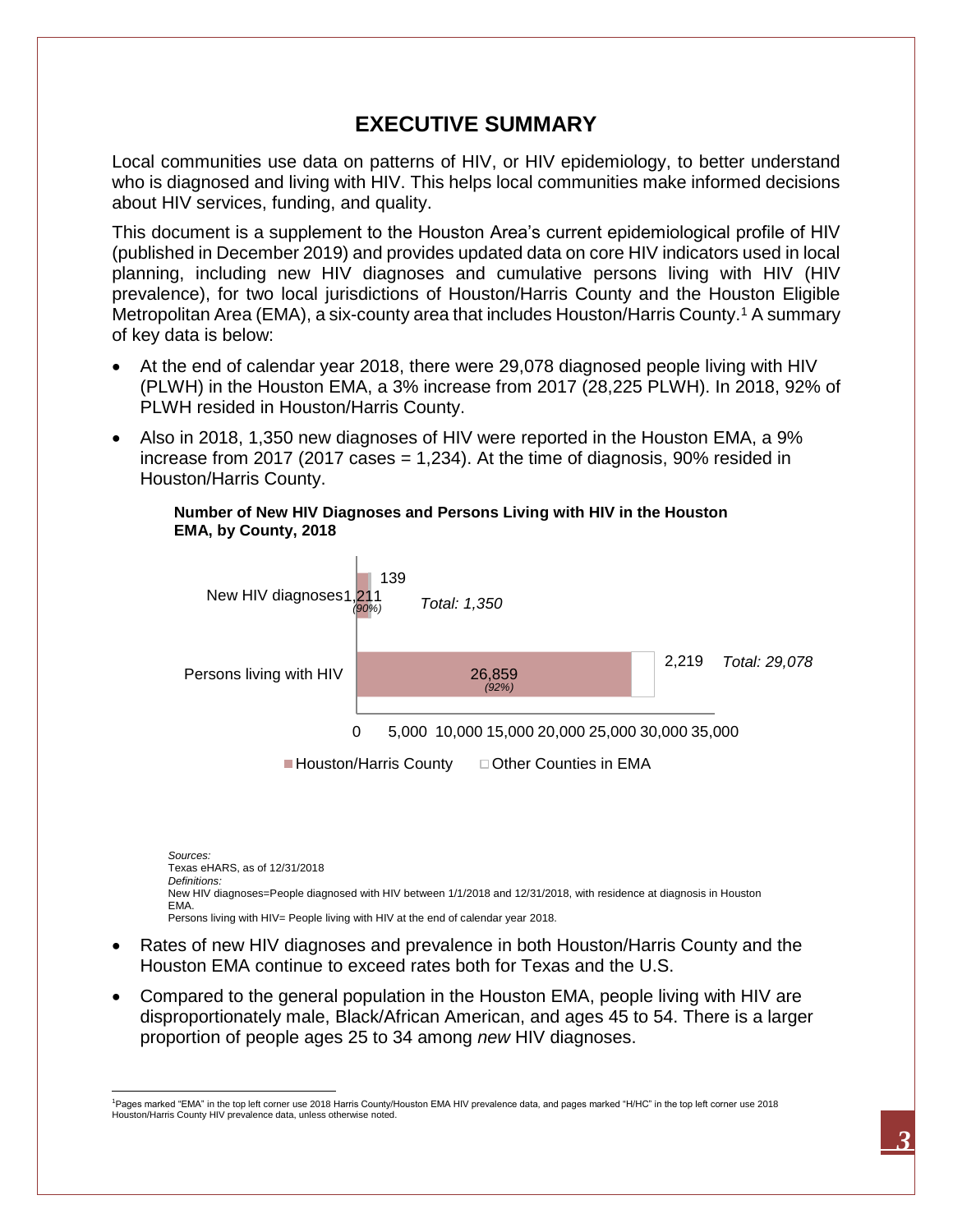It is estimated that 6,825 of people living with HIV in the Houston EMA have not be diagnosed. Of those diagnosed, 75% had at least one HIV medical visit/lab or prescription for treatment in 2018, 60% were retained in care over the course of the year, and 59% had a suppressed viral load.

## **COMPARISON OF HIV RATES IN HOUSTON, TEXAS, AND THE U.S.**

A comparison of core HIV epidemiological indicators between the two Houston Area jurisdictions (Houston/Harris County and the Houston EMA), the State of Texas, and the U.S. provides context for the local HIV burden data described in this document.

Overall, both Houston/Harris County and the Houston EMA have higher rates of new HIV diagnoses and HIV prevalence (or people living with HIV per 100,000 population) than both Texas and the U.S. This indicates that the HIV burden in the Houston Area is greater than for the state and the nation, even when adjusted for population size. In 2018, the Houston EMA had the highest HIV diagnosis rate of any EMA/Transitional Grant Areas (TGA) in Texas, and the Houston Metropolitan Statistical Area (MSA) had the tenth-highest rate of new HIV diagnoses of all metropolitan areas in the nation.<sup>2</sup>



**Rate of New HIV Diagnoses and of Persons Living with HIV for the U.S., Texas, and Houston Area Jurisdictions**

\*Rate is per 100,000 population in the respective jurisdiction. *Sources:* U.S.: Centers for Disease Control and Prevention*. Diagnoses of HIV Infection in the United States and Dependent Areas, 2018*. HIV Surveillance Report, 2018 (Preliminary); vol. 30. Published November 2019. Texas: Texas Department of State Health Services (TDSHS), Texas eHARS, 2018. Houston EMA: Texas eHARS. All data, 2018. Houston/Harris County: Houston/Harris County eHARS. Diagnoses, 2018; Prevalence, 2018.

l

<sup>&</sup>lt;sup>2</sup> Centers for Disease Control and Prevention. HIV Surveillance Report, 2018 (Preliminary); vol. 30. http://www.cdc.gov/hiv/library/reports/hiv-surveillance.html. Published November 2019. Accessed February 7, 2020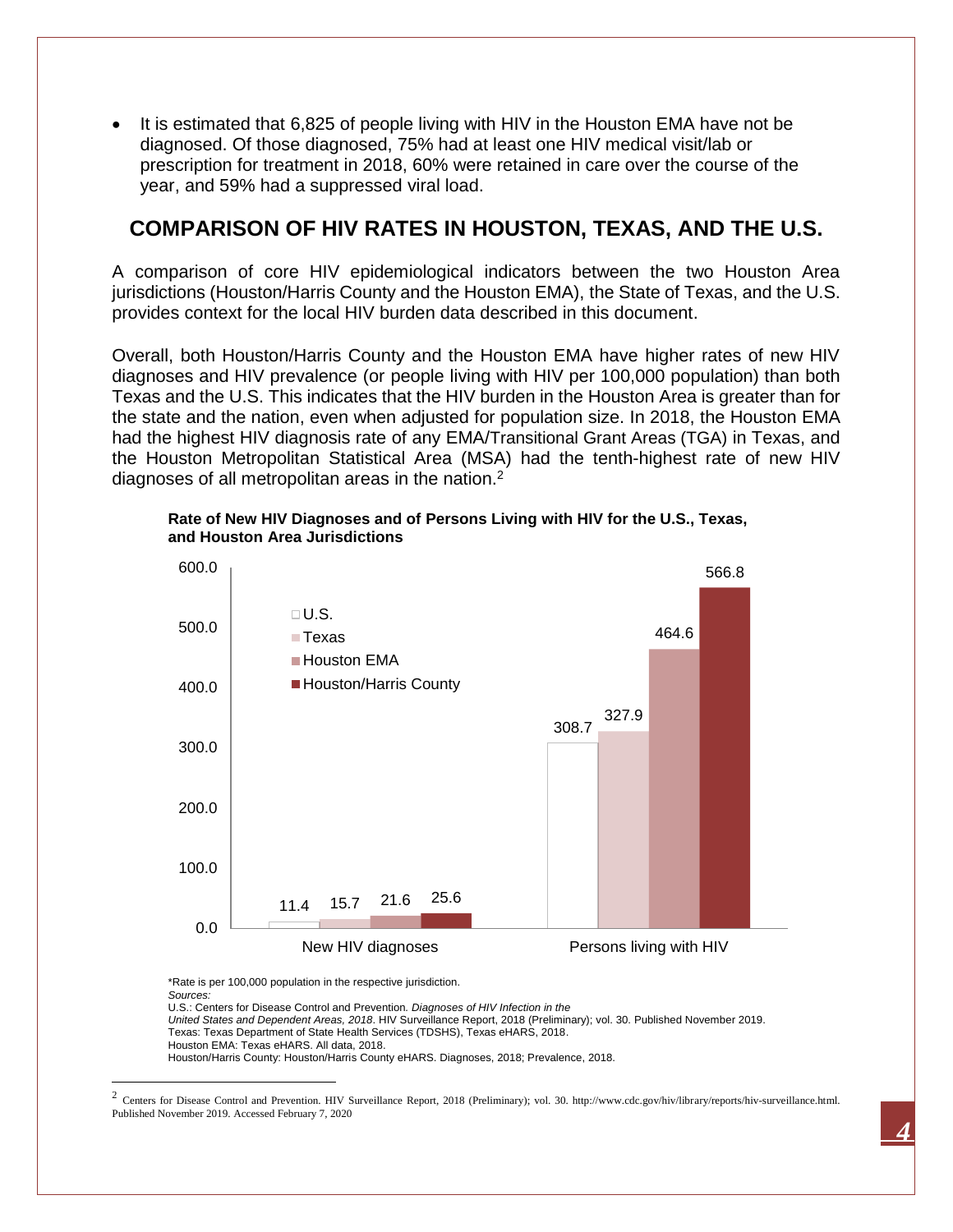## **NEW HIV DIAGNOSES IN HOUSTON/HARRIS COUNTY (H/HC)**

In 2018, 1,211 new diagnoses of HIV disease (including stage 3 HIV) were reported in Houston/Harris County, an 8.1% increase from 2017 (2017 cases =1,120). The rate of new HIV and stage 3 HIV diagnoses in Houston/Harris County increased from 23.9 to 25.6, while the rate of stage 3 HIV remained approximately 11 new diagnoses for every 100,000 residents. When compared to 2017, small increases in new HIV rates occurred among males, females, and Hispanic/Latinos. The rate in Other/Multiple Races more than doubled.

Proportionally, Black/African Americans made up the majority of new HIV diagnoses in 2018 at 45%, followed by Hispanic/Latinos at 38%. Male-to-male sexual contact or MSM accounted for the most transmission risk at 68%, followed by sex with male/sex with female at 25%.

| New Diagnoses of HIV and Stage 3 HIV in Houston/Harris County by Sex assigned<br>at birth, Race/Ethnicity, Age, and Risk Category, 2018ª |                      |        |                   |                 |        |                   |
|------------------------------------------------------------------------------------------------------------------------------------------|----------------------|--------|-------------------|-----------------|--------|-------------------|
|                                                                                                                                          | New HIV <sup>b</sup> |        |                   | New stage 3 HIV |        |                   |
|                                                                                                                                          | Cases                | %      | Rate <sup>c</sup> | Cases           | %      | Rate <sup>c</sup> |
| <b>Total</b>                                                                                                                             | 1,211                | 100.0% | 25.6              | 520             | 100.0% | 11.0              |
| Sex assigned at birth                                                                                                                    |                      |        |                   |                 |        |                   |
| Male                                                                                                                                     | 954                  | 78.8%  | 40.5              | 378             | 72.7%  | 16.1              |
| Female                                                                                                                                   | 257                  | 21.2%  | 10.8              | 142             | 27.3%  | 6.0               |
| <b>Race/Ethnicity</b>                                                                                                                    |                      |        |                   |                 |        |                   |
| White                                                                                                                                    | 138                  | 11.4%  | 10.1              | 55              | 10.6%  | 4.0               |
| <b>Black/African American</b>                                                                                                            | 542                  | 44.8%  | 60.0              | 253             | 48.7%  | 28.0              |
| Hispanic/Latino                                                                                                                          | 465                  | 38.4%  | 22.7              | 193             | 37.1%  | 9.4               |
| <b>Other/Multiple Races</b>                                                                                                              | 66                   | 5.4%   | 15.8              | 19              | 3.6%   | 4.6               |
| <b>Age at Diagnosis</b>                                                                                                                  |                      |        |                   |                 |        |                   |
| $0 - 24^d$                                                                                                                               | 273                  | 22.5%  | 16.0              | 125             | 24.0%  | 7.3               |
| $25 - 34$                                                                                                                                | 451                  | 37.2%  | 59.2              | 194             | 37.3%  | 25.4              |
| $35 - 44$                                                                                                                                | 224                  | 18.5%  | 33.1              | 81              | 15.6%  | 12.0              |
| $45 - 54$                                                                                                                                | 165                  | 13.6%  | 28.0              | 80              | 15.4%  | 13.6              |
| $55 - 64$                                                                                                                                | 85                   | 7.0%   | 16.7              | 34              | 6.5%   | 6.7               |
| $65+$                                                                                                                                    | 13                   | 1.1%   | 2.6               | 6               | 1.2%   | 1.2               |
| <b>Transmission Risk<sup>e</sup></b>                                                                                                     |                      |        |                   |                 |        |                   |
| Male-to-male sexual                                                                                                                      |                      |        | *                 |                 |        | $\star$           |
| contact (MSM)<br>Person who injects                                                                                                      | 819                  | 67.6%  |                   | 305             | 58.7%  |                   |
| drugs (PWID)                                                                                                                             | 59                   | 4.9%   | $\star$           | 33              | 6.4%   | $\star$           |
| MSM/PWID                                                                                                                                 | 26                   | 2.1%   | $^\star$          | 15              | 2.8%   | $\star$           |
| Sex with male/Sex with                                                                                                                   |                      |        |                   |                 |        | $\star$           |
| female                                                                                                                                   | 306                  | 25.3%  | $\star$           | 163             | 31.4%  |                   |
| Other/Unknown                                                                                                                            | 1                    | 0.1%   | $\star$           | 4               | 0.7%   | $\star$           |

<sup>a</sup>Source: Texas eHARS, analyzed by the Houston Health Department

<sup>b</sup>HIV = People diagnosed with HIV, regardless of stage 3 HIV status, with residence at diagnosis in Houston/Harris County <sup>c</sup>Rate per 100,000 population. Source:U.S. Census Bureau, 2018 American Community Survey 1-Year Estimates  $dA$ ge group 0-12 years was combined with 13-24 years because 0-12 years category had less than 5 cases and could not be reported

<sup>e</sup>Persons with no risk reported were recategorized into standard categories using the multiple imputation program of the Centers for Disease Control and Prevention (CDC)

\*Population data are not available for risk groups; therefore, it is not possible to calculate rate by risk.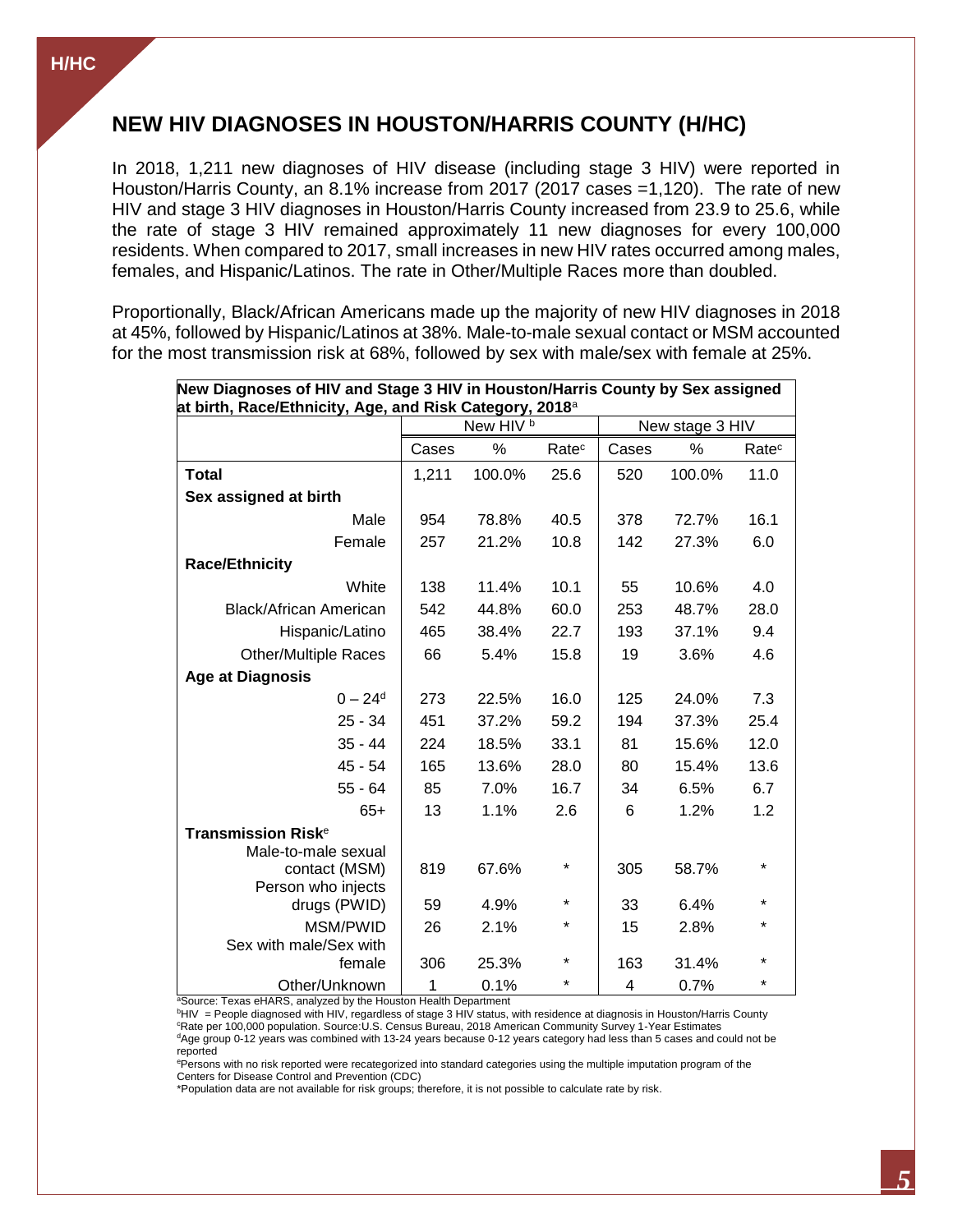## **PERSONS LIVING WITH HIV IN HOUSTON/HARRIS COUNTY (H/HC)**

Data on the total number of people living with HIV (PLWH) in Houston/Harris County are available as of the end of calendar year 2018. At that time, there were 26,859 people living with HIV (regardless of progression) in Houston/Harris County. This is a prevalence rate of 567 people living with HIV for every 100,000 people in the jurisdiction.

Of those living with HIV in Houston/Harris County, 76% are male, 49% are African American, 75% are age 35 and older, and 58% report male-to-male sexual contact or MSM as their primary transmission risk.

| People Living with HIV in Houston/Harris County by Sex,<br>Race/Ethnicity, Age, and Risk, 2018 <sup>a</sup> |        |        |                   |  |
|-------------------------------------------------------------------------------------------------------------|--------|--------|-------------------|--|
|                                                                                                             | Casesb | $\%$   | Rate <sup>c</sup> |  |
| <b>Total</b>                                                                                                | 26,859 | 100.0% | 566.8             |  |
| <b>Sex Assigned at Birth</b>                                                                                |        |        |                   |  |
| Male                                                                                                        | 20,321 | 75.7%  | 863.7             |  |
| Female                                                                                                      | 6,538  | 24.3%  | 274.0             |  |
| <b>Race/Ethnicity</b>                                                                                       |        |        |                   |  |
| White                                                                                                       | 4,431  | 16.5%  | 323.3             |  |
| Black/African American                                                                                      | 13,031 | 48.5%  | 1441.7            |  |
| Hispanic/Latino                                                                                             | 8,052  | 30.0%  | 393.3             |  |
| <b>Other/Multiple Races</b><br><b>Current Age (as of</b><br>12/31/2018)                                     | 1,345  | 5.0%   | 322.7             |  |
| $0 - 24^d$                                                                                                  | 1,118  | 4.2%   | 63.0              |  |
| $25 - 34$                                                                                                   | 5,620  | 20.9%  | 737.1             |  |
| $35 - 44$                                                                                                   | 6,293  | 23.4%  | 930.4             |  |
| $45 - 54$                                                                                                   | 6,929  | 25.8%  | 1174.3            |  |
| $55 - 64$                                                                                                   | 5,128  | 19.1%  | 1006.9            |  |
| $65+$                                                                                                       | 1,771  | 6.6%   | 356.2             |  |
| Transmission Risk $\rm ^e$                                                                                  |        |        |                   |  |
| <b>MSM</b>                                                                                                  | 15,589 | 58.1%  | $\star$           |  |
| <b>PWID</b>                                                                                                 | 2,170  | 8.1%   | $\star$           |  |
| MSM/PWID<br>Sex with male/Sex with                                                                          | 1,132  | 4.2%   | $\star$           |  |
| female                                                                                                      | 7,589  | 28.3%  | $\star$           |  |
| Perinatal transmission                                                                                      | 263    | 1.0%   | *                 |  |
| Other adult risk                                                                                            | 116    | 0.4%   | *                 |  |

aSource: Texas eHARS. analyzed by the Houston Health Department.

bPLWH at end of 2018 = People living with HIV, regardless of stage 3 HIV status.

<sup>c</sup>Rate per 100,000 population. Source: U.S. Census Bureau, 2018 American Community Survey 1-Year Estimates

<sup>d</sup>Age group 0-12 years was combined with 13-24 years because of unavailability of population data for these age groups

<sup>e</sup>Patients with no risk reported were recategorized into standard categories using the multiple imputation or risk program of the Centers for Disease Control and Prevention (CDC).

\*Population data are not available for risk groups; therefore, it is not possible to calculate rate by risk.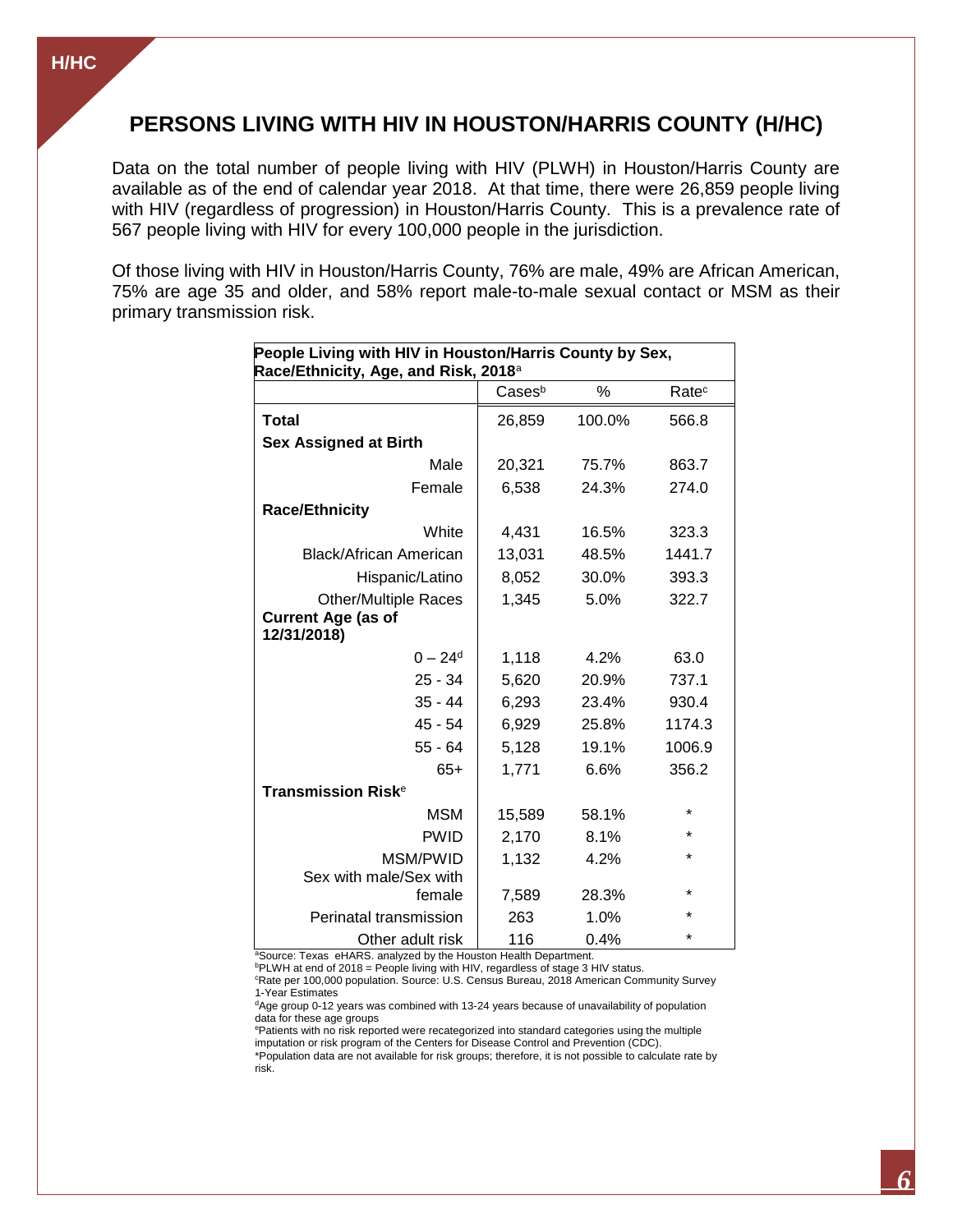## **NEW HIV DIAGNOSES IN THE HOUSTON EMA**

In 2018, 1,350 new HIV diagnoses were reported in the Houston EMA, 9% increase from 2017. The rate of new HIV diagnoses for every 100,000 people in the Houston EMA increased by 10% from 20 in 2017 to 22 in 2018.

Noticeable increases in rates compared to 2017 occurred among Hispanic/Latino individuals and persons aged 13 to 24, 35 to 44, and 55 to 64.

Black/African American individuals comprised the highest proportion of new HIV diagnoses in 2018 at 44%, followed by Hispanic/Latino individuals at 37%. Male-to-male sexual contact (MSM) accounted for the majority of transmission risk at 68%, followed by Sex with Male/Sex with Female at 25%.

| New Diagnoses of HIV in the Houston EMA by Sex at Birth, Race/Ethnicity, Age, and<br><b>Transmission Risk, 2018a</b> |              |           |       |
|----------------------------------------------------------------------------------------------------------------------|--------------|-----------|-------|
|                                                                                                                      | <b>Cases</b> | $\%$      | Ratec |
| <b>Total</b>                                                                                                         | 1,350        | 100.0%    | 21.6  |
| Sex at birth                                                                                                         |              |           |       |
| Male                                                                                                                 | 1,059        | 78.4%     | 34.1  |
| Female                                                                                                               | 291          | 21.6%     | 9.2   |
| <b>Race/Ethnicity</b>                                                                                                |              |           |       |
| White                                                                                                                | 175          | 13.0%     | 8.1   |
| Black/African American                                                                                               | 599          | 44.4%     | 53.7  |
| Hispanic/Latino                                                                                                      | 502          | 37.2%     | 20.7  |
| Other/Multiracial                                                                                                    | 74           | 5.5%      | 13.3  |
| Age                                                                                                                  |              |           |       |
| $0 - 12$                                                                                                             | N            | ${\sf N}$ | N     |
| $13 - 24$                                                                                                            | 308          | 22.8%     | 29.8  |
| $25 - 34$                                                                                                            | 488          | 36.2%     | 51.3  |
| $35 - 44$                                                                                                            | 249          | 18.5%     | 27.8  |
| $45 - 54$                                                                                                            | 191          | 14.2%     | 23.9  |
| $55 - 64$                                                                                                            | 98           | 7.3%      | 14.2  |
| $65+$                                                                                                                | 14           | 1.0%      | 2.1   |
| <b>Transmission Riskb</b>                                                                                            |              |           |       |
| Male-male sexual contact (MSM)                                                                                       | 919          | 68.1%     | n/a   |
| Person who injects drugs (PWID)                                                                                      | 60           | 4.4%      | n/a   |
| MSM/PWID                                                                                                             | 31           | 2.3%      | n/a   |
| Sex with Male/Sex with Female                                                                                        | 338          | 25.0%     | n/a   |
| Perintal transmission                                                                                                | $\mathsf{N}$ | N         | n/a   |
| Adult other                                                                                                          | ${\sf N}$    | Ν         | n/a   |

a Source: Texas eHARS, New HIV diagnoses in the Houston EMA between 1/1/2018 and 12/31/2018.

b Cases with unknown transmission risk have been redistributed based on historical patterns of risk ascertainment and reclassification

<sup>c</sup> Rate per 100,000 population. Source: Texas Department of State Health Services, 2018 Houston EMA Population Denominators.

<sup>N</sup> Data has been suppressed to meet cell size limit of 5

**EMA**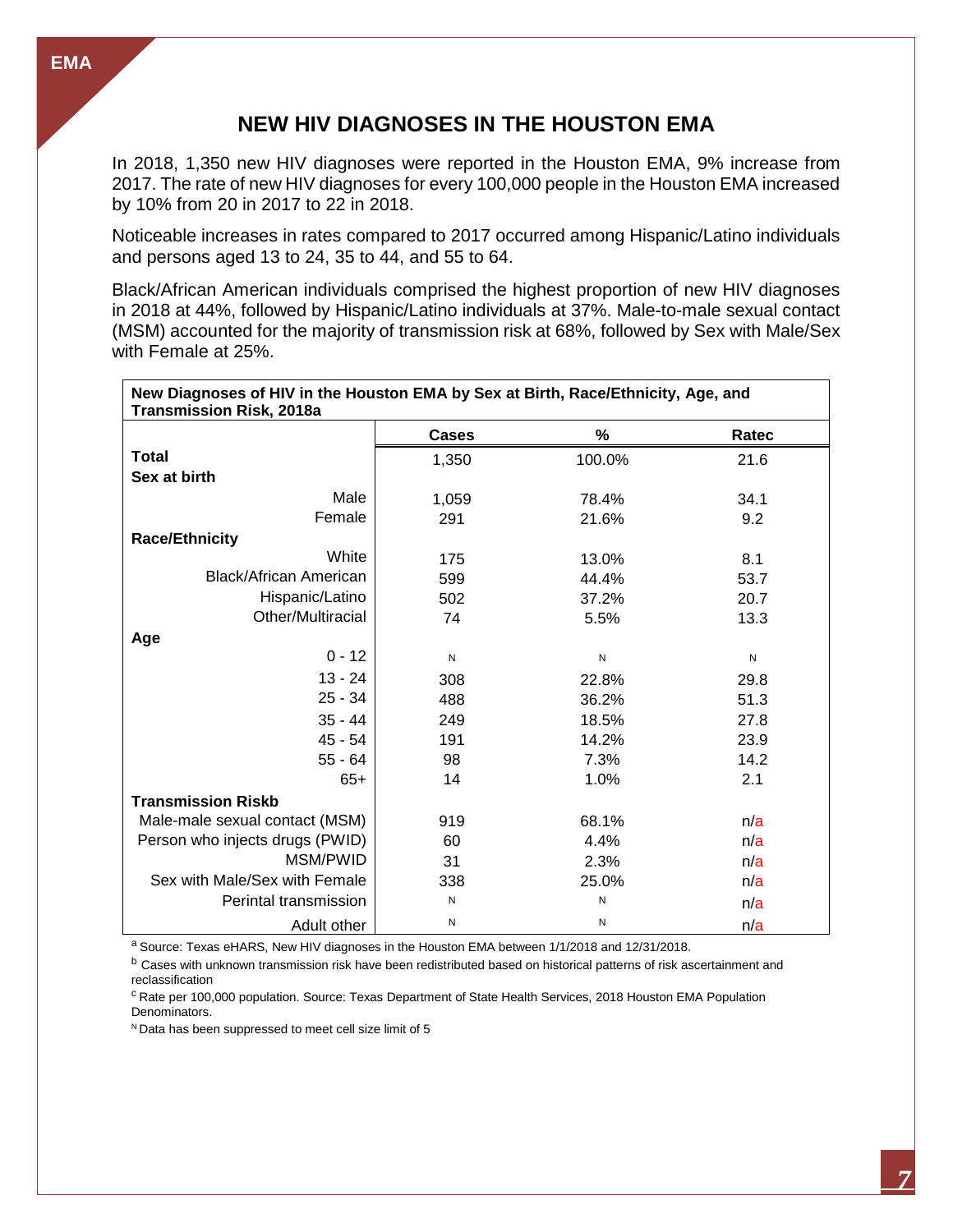## **PEOPLE LIVING WITH HIV IN THE HOUSTON EMA**

At the end of calendar year 2018, there were 29,078 people living with HIV in the Houston EMA, a 3% increase from 2017 (28,225 PLWH). The rate of HIV prevalence also increased in 2018 to 465 people living with HIV for every 100,000 people in the Houston EMA, up from 458 in 2017.

Noticeable increases in prevalence rates in 2018 compared to 2017 occurred among males, Hispanic/Latino individuals, and individuals ages 25 to 34 and 55 to 64.

Black/African American individuals comprised the highest proportion of people living with HIV in 2018 at 48%, followed by Hispanic/Latino individuals at 29%. Male-to-male sexual contact (MSM) accounted for the majority of transmission risk at 58%, followed by Sex with Male/Sex with Female at 29%.

| People Living with HIV in the Houston EMA by Sex at Birth, Race/Ethnicity, Age, and<br><b>Transmission Risk, 2018a</b> |                       |        |        |  |
|------------------------------------------------------------------------------------------------------------------------|-----------------------|--------|--------|--|
|                                                                                                                        | <b>Diagnosed PLWH</b> |        |        |  |
|                                                                                                                        | <b>Cases</b>          | %      | Ratec  |  |
| <b>Total</b>                                                                                                           | 29,078                | 100.0% | 464.6  |  |
| <b>Sex at Birth</b>                                                                                                    |                       |        |        |  |
| Male                                                                                                                   | 21,829                | 75.1%  | 703.3  |  |
| Female                                                                                                                 | 7,249                 | 24.9%  | 229.7  |  |
| <b>Race/Ethnicity</b>                                                                                                  |                       |        |        |  |
| White                                                                                                                  | 5,109                 | 17.6%  | 236.3  |  |
| <b>Black/African American</b>                                                                                          | 14,044                | 48.3%  | 1259.3 |  |
| Hispanic/Latino                                                                                                        | 8,493                 | 29.2%  | 350.2  |  |
| Other/Multiracial                                                                                                      | 1,432                 | 4.9%   | 257.1  |  |
| Age                                                                                                                    |                       |        |        |  |
| $0 - 12$                                                                                                               | 54                    | 0.2%   | 4.5    |  |
| $13 - 24$                                                                                                              | 1,170                 | 4.0%   | 113.3  |  |
| $25 - 34$                                                                                                              | 5,986                 | 20.6%  | 629.8  |  |
| $35 - 44$                                                                                                              | 6,752                 | 23.2%  | 754.4  |  |
| 45 - 54                                                                                                                | 7,594                 | 26.1%  | 952.2  |  |
| $55 - 64$                                                                                                              | 5,580                 | 19.2%  | 806.6  |  |
| $65+$                                                                                                                  | 1,942                 | 6.7%   | 285.2  |  |
| <b>Transmission Riskb</b>                                                                                              |                       |        |        |  |
| Male-male sexual contact (MSM)                                                                                         | 16,818                | 57.8%  | n/a    |  |
| Person who injects drugs (PWID)                                                                                        | 2,256                 | 7.8%   | n/a    |  |
| MSM/PWID                                                                                                               | 1,192                 | 4.1%   | n/a    |  |
| Sex with Male/Sex with Female                                                                                          | 8,455                 | 29.1%  | n/a    |  |
| Perintal transmission                                                                                                  | 340                   | 1.2%   | n/a    |  |
| Adult other                                                                                                            | 17                    | 0.1%   | n/a    |  |

a Source: Texas eHARS, Diagnosed PLWH in the Houston EMA between 1/1/2018 and 12/31/2018.

b Cases with unknown transmission risk have been redistributed based on historical patterns of risk ascertainment and reclassification

<sup>c</sup> Rate per 100,000 population. Source: Texas Department of State Health Services, 2018 Houston EMA Population Denominators.

 $N$  Data has been suppressed to meet cell size limit of 5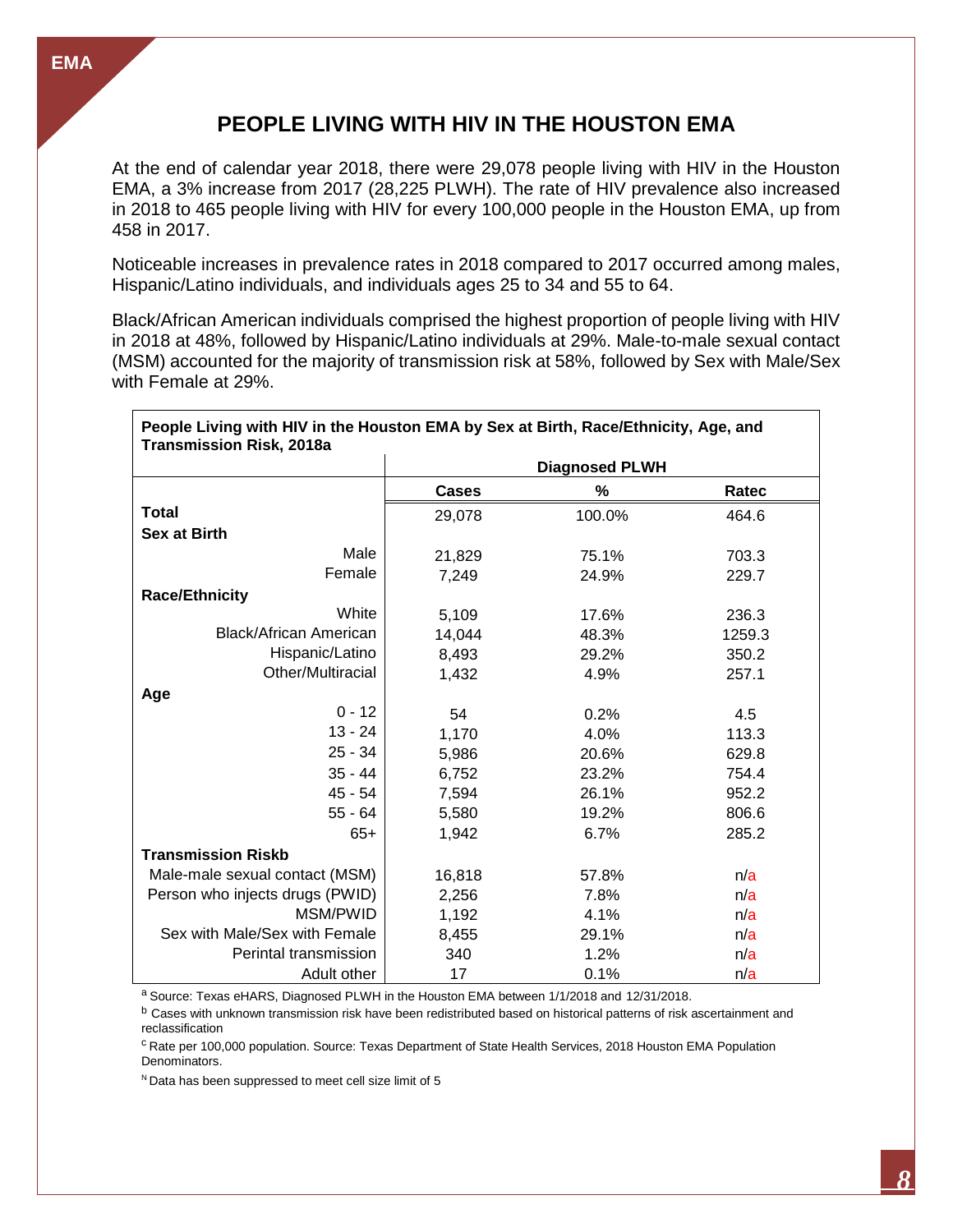## **COMPARISON OF THE HOUSTON EMA POPULATION TO THE POPULATION LIVING WITH HIV**

**By Sex assigned at Birth:** In 2018, the Houston EMA population was divided almost equally between males and females. However, more males than females were both newly diagnosed with HIV (78% vs. 22%) and living with HIV (75% vs. 25%) at the end of 2018. This difference decreased slightly when compared to 2017 data.

**By Race/Ethnicity:** The newly diagnosed population and those living with HIV in the Houston EMA are more racially diverse than the general EMA population. While Black/African Americans, Hispanic/Latinos, and persons of other or multiple races account for 65% of the total Houston EMA population, these groups comprised 87% of all new HIV diagnoses in 2018 and 82% of all people living with HIV at the end of 2018. Black/African Americans account for 18% of the total Houston EMA population, but comprised 44% of new HIV diagnoses in 2018 and close to half of all people living with HIV (48%) in the region at the end of 2018. This disparity in new diagnoses lessened slightly compared to 2017.

**By Age:** People aged 25 to 34 accounted for a much larger proportion of new HIV diagnoses (36%) than their share of the Houston EMA population (15%) in 2018. Similarly, people aged 45 to 54 accounted for a much larger proportion of those living with HIV (26%) at the end of 2018 than their share of the population (13%). This trend was observed in 2017 as well.



**Comparison of Total Population**<sup>a</sup> **in the Houston EMA to People Living with HIV**<sup>b</sup> **by Sex assigned at Birth,** <sup>c</sup> **2018**

<sup>a</sup>Source: TDSHS EMA/HSDA Population Denominators, 2018

<sup>b</sup>Texas eHARS, Diagnosed PLWH in the Houston EMA as of 12/31/2018; new HIV diagnoses in the Houston EMA between 1/1/2018 and 12/31/2018.

<sup>c</sup>Transgender persons are reflected in data by sex assigned at birth due to underreporting.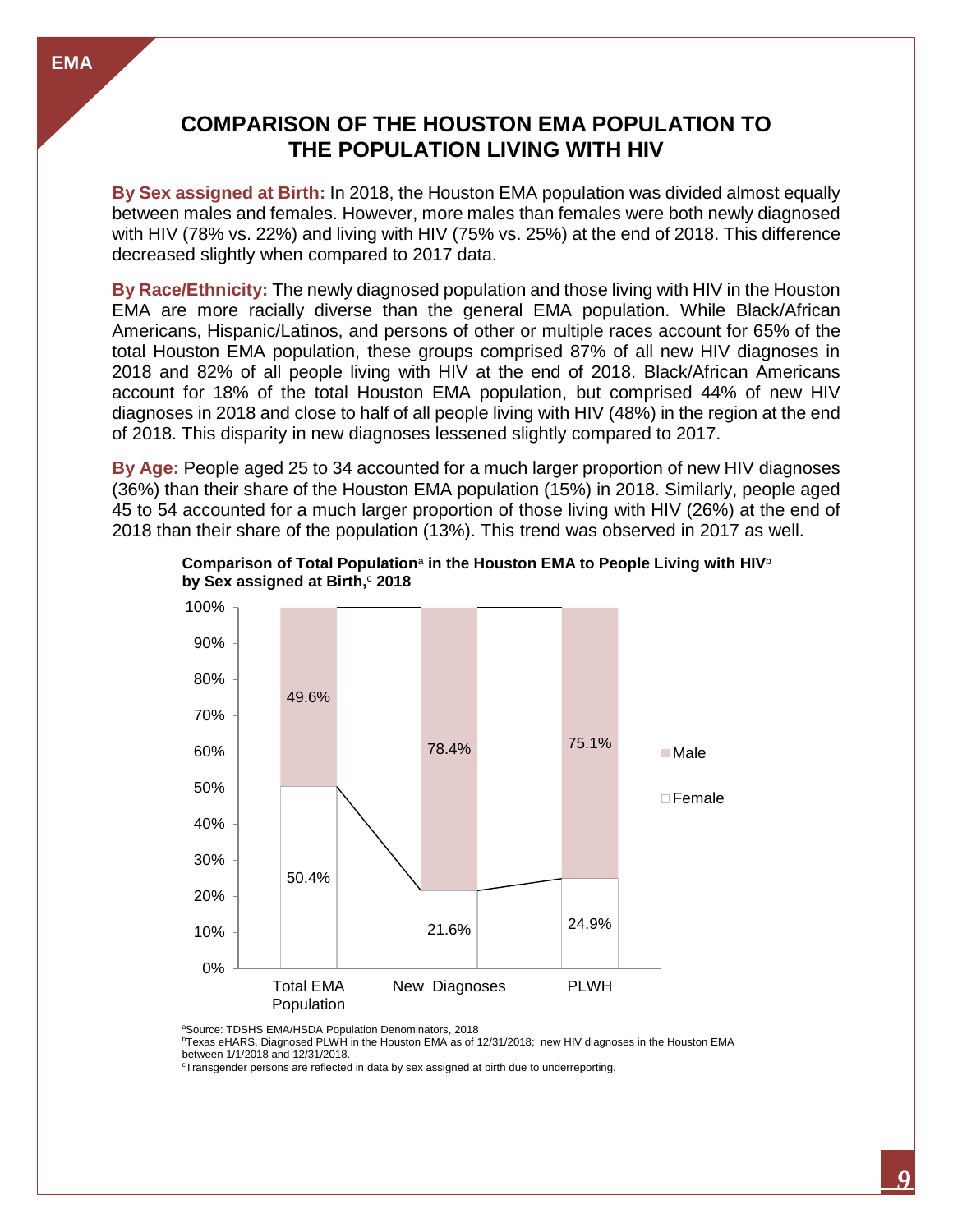

# **Comparison of Total Population**<sup>a</sup> **in the Houston EMA to People Living with HIV**<sup>b</sup> **by**

<sup>a</sup>Source: TDSHS EMA/HSDA Population Denominators, 2018

Total EMA Population

0%

10%

20%

**bTexas eHARS, Diagnosed PLWH in the Houston EMA as of 12/31/2018; new HIV diagnoses in the Houston EMA** between 1/1/2018 and 12/31/2018.

8.9% 5.5% 4.9%

New Diagnoses PLWH

37.2%

29.2%



#### **Comparison of Total Population**<sup>a</sup> **in the Houston EMA to People Living with HIV**<sup>b</sup> **by Age, 2018**

aSource: TDSHS EMA/HSDA Population Denominators, 2018

bTexas eHARS, Diagnosed PLWH in the Houston EMA as of 12/31/2018; new HIV diagnoses in the Houston EMA

between 1/1/2018 and 12/31/2018.

NData suppressed as case number was fewer than 5.